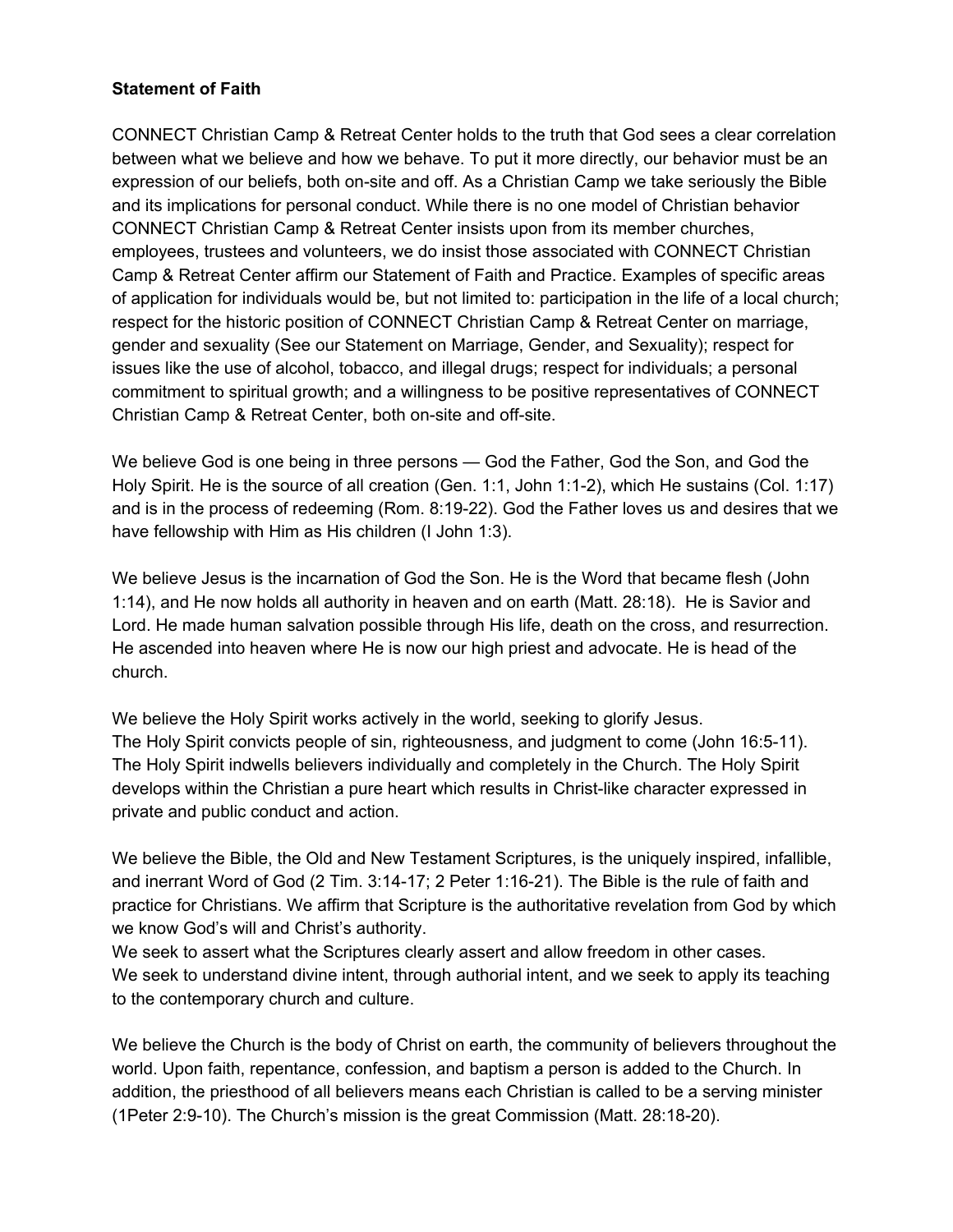We believe Human Beings were created by God to walk in fellowship with Him. However, all (except Jesus) have sinned and fall short of the glory of God (Rom. 3:23) and must rely on God's grace and forgiveness. Every human from the moment of life (conception) is in the image of God (imago dei), a person to be nurtured, protected, and developed.

We believe Marriage was established by God and we believe it to be a lifelong, exclusive relationship between one man and one woman and that all sexual activity outside the marriage relationship, whether heterosexual, homosexual, or otherwise, is immoral and therefore sin (Gen. 2:24-25; Ex. 20:14, 17, 22:19; Lev. 18:22-23, 20:13, 15-16; Matt. 19:4-6, 9; Rom. 1:18-31; I Cor.6:9-10, 15-20; I Tim. 1:8-11; Jude 7).

We believe that God created the human race male and female and that all conduct with the intent to adopt a gender other than one's birth gender is immoral and therefore sin (Gen. 1:27; Deut. 22:5)." (See our Policy Statement on Marriage, Gender, and Sexuality)

We believe Salvation is by God alone through Jesus Christ. One accepts Christ as Savior through a conversion process that includes faith, repentance, confession, and baptism (Acts 2:38, 8:12, 10; 47-48, Rom. 10:9).

We believe The Lord's Supper is the celebration of the New Covenant, in which the Christian community remembers Christ and celebrates the conventional relationship they have with Him and with each other. Congregations in this fellowship typically celebrate the Lord's Supper at least weekly (1 Cor. 11:17-34, Acts 20:7).

We believe the Final Coming of Jesus is a time when Christ will personally come again as savior and judge of the world. At that time, there will be a bodily resurrection of the dead-believers to eternal life with God and unbelievers to eternal judgment. Sin will be no more and believers will live in fellowship with God forever (1 Thess. 4:13-18, Rev. 20:11-15).

## **Statement on Marriage, Gender, and Sexuality**

We believe that God wonderfully and immutably creates each person male or female. These two distinct, complementary genders together reflect the image and nature of God. (Genesis 1:26-27) Rejection of one's biological sex is a rejection of the image of God within that person. We believe the term "marriage" has only one meaning: the uniting of one man and one woman in a single, exclusive union, as delineated in Scripture. (Genesis 2:18-25)

We believe that God intends sexual intimacy to occur only between a man and a woman who are married to one another. (1Corinthians 6:18; 7:2-5; Hebrews 13:4)

We believe that God has commanded that no intimate sexual activity be engaged in outside of marriage between a man and a woman. Such activity is deemed sinful and offensive to God throughout Scripture.

We believe that any form of sexual immorality (including adultery, fornication, homosexual behavior, bisexual conduct, bestiality, incest, or any attempt to change one's sex or disagree